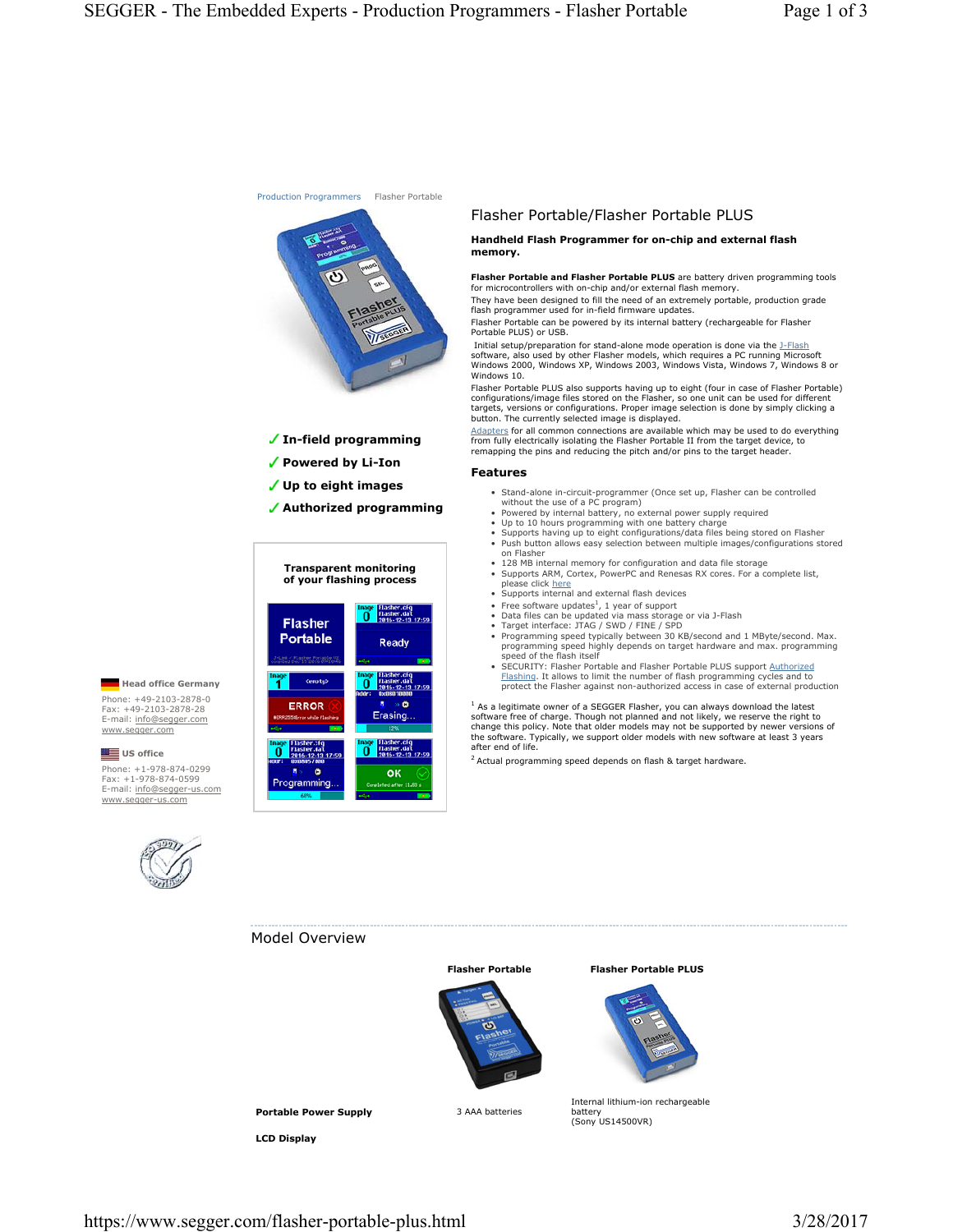

## **Specifications**

| Power Supply                                                | Powered via battery (Li-Ion) or USB                                                                                                                                                                                                                                                                                                                  |
|-------------------------------------------------------------|------------------------------------------------------------------------------------------------------------------------------------------------------------------------------------------------------------------------------------------------------------------------------------------------------------------------------------------------------|
| USB Host Interface                                          | <b>USB 20</b>                                                                                                                                                                                                                                                                                                                                        |
| Target Interface                                            | Standard 20-pin J-Link target connector (optional adapters available)                                                                                                                                                                                                                                                                                |
| Serial Transfer Rate between Flasher Portable II and Target | Up to 15MHz                                                                                                                                                                                                                                                                                                                                          |
| Supported Target Voltage                                    | $1.8V - 5V$                                                                                                                                                                                                                                                                                                                                          |
| Current drawn from target voltage sense pin (VTRef)         | < 25 <sub>µ</sub> A                                                                                                                                                                                                                                                                                                                                  |
| Target supply voltage                                       | 4.5V max. (depends on current battery voltage)                                                                                                                                                                                                                                                                                                       |
| Target supply current                                       | Max. 400mA                                                                                                                                                                                                                                                                                                                                           |
| Operating Temperature                                       | $+5$ °C $+60$ °C                                                                                                                                                                                                                                                                                                                                     |
| Storage Temperature                                         | $-20$ °C $ + 65$ °C                                                                                                                                                                                                                                                                                                                                  |
| Relative Humidity (non-condensing)                          | $<$ 90% rH                                                                                                                                                                                                                                                                                                                                           |
| Size (without cables)                                       | $130$ mm x 65mm x 25mm                                                                                                                                                                                                                                                                                                                               |
| Weight (without cables)                                     | 140g                                                                                                                                                                                                                                                                                                                                                 |
| Supported OS                                                | Microsoft Windows 2000<br>Microsoft Windows XP<br>Microsoft Windows XP x64<br>Microsoft Windows 2003<br>Microsoft Windows 2003 x64<br>Microsoft Windows Vista<br>Microsoft Windows Vista x64<br>Microsoft Windows 7<br>Microsoft Windows 7 x64<br>Microsoft Windows 8<br>Microsoft Windows 8 x64<br>Microsoft Windows 10<br>Microsoft Windows 10 x64 |

## **Target interfaces**

Since Flasher Portable and Flasher Portable PLUS are compatible to **J-Link** they also support the same target interfaces. Currently the following target interfaces are supported:

- JTAG SWD FINE
-